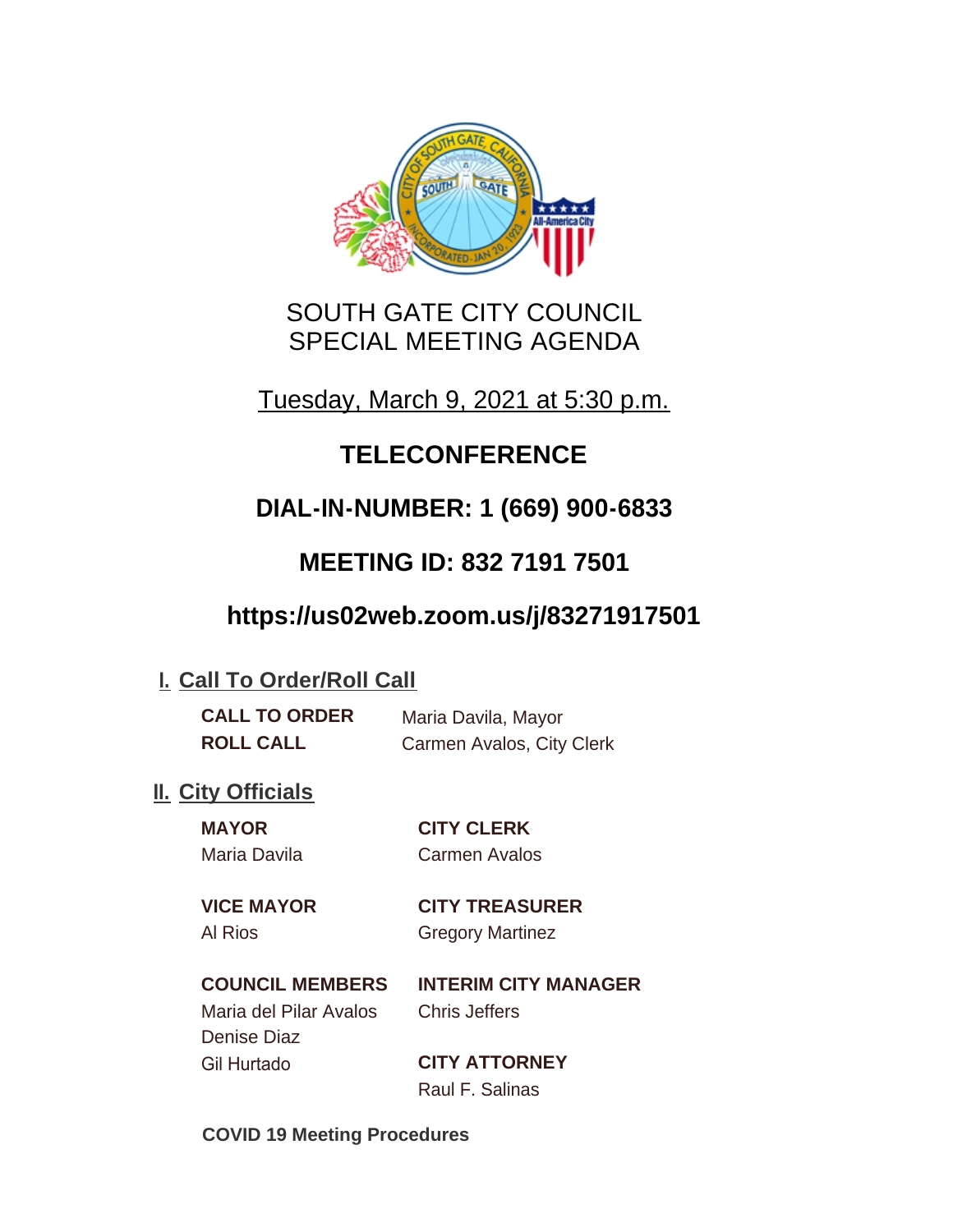Pursuant to Governor Newsom's Executive Order N-29-20, dated March 17, 2020, members of the South Gate City Council, staff, and the public will participate in the March 9, 2021 meeting via a teleconference. To avoid exposure to COVID-19 this meeting will be held with City Council Members participating via teleconference by calling Dial-in-Number: 1 (669) 900-6833 and Meeting ID: 832 7191 7501 and https://us02web.zoom.us/j/83271917501

#### **Procedure for Participation:**

Any person wanting to participate may request to "speak" on an agenda item. Once acknowledged and authorized by the Mayor the person may speak. Alternatively, any person may submit comments on an item electronically by emailing cavalos@sogate.org. Submissions by email must be received *45 minutes* prior to the posted start time of the meeting if emailing subject/public comment. *All emails will be made part of the record, copies to City Council and filed.*

Subject line should read: **COMMENTS FOR ITEM \_\_\_\_\_, MEETING OF MARCH 9, 2021**.

Please note, you will enter the meeting muted, but if you want to comment on an Agenda Item or during the public comment portion of the Agenda, raise your hand or press \*9 at the appropriate time indicated by the Mayor. When you are selected to speak, you will hear that you are unmuted, this is the time to make your public comments. Your patience with these changes is appreciated as the City adjusts to new ways of conducting business during the COVID-19 pandemic. Thank you.

**Accessibility:** Reasonable accommodations for individuals with disabilities will be handled on a case-by-case basis and in accordance with the Americans with Disabilities Act and Governor Newsom's Executive Order N-29-20. Please call the Office of the City Clerk at 323.563.9510.

### **Meeting Compensation Disclosure III.**

Pursuant to Government Code Section 54952.3: Disclosure of compensation for meeting attendance by City Council Members is \$650 monthly regardless of the amount of meetings.

## **Closed Session: (ATTY) IV.**

#### **1. CONFERENCE WITH LEGAL COUNSEL – PENDING LITIGATION**

Pursuant to Government Code Section 54956.9(a), 54954.9(b)(3)(C)

- a. City of South Gate v. County of Los Angeles
- b. Jesus Arroyo v. City of South Gate

Documents: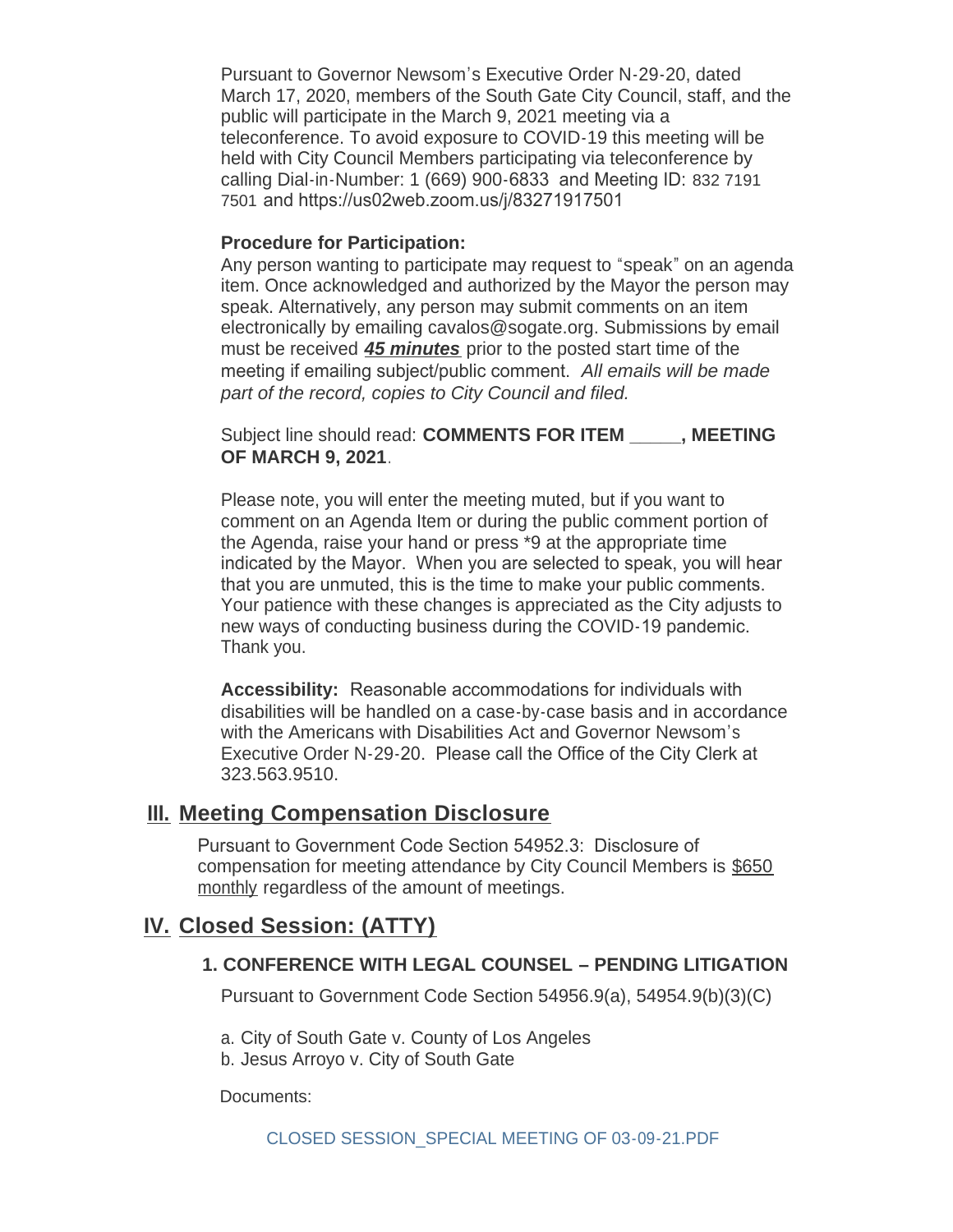## **Adjournment V.**

I, Carmen Avalos, City Clerk, certify that a true and correct copy of the foregoing Meeting Agenda was posted March 3, 2021 at 1:15 p.m. as required by law.

Carmen Avalos, CMC City Clerk

Materials related to an item on this Agenda submitted to the City Council after distribution of the agenda packet are available for public inspection in the City Clerk's Office

> 8650 California Avenue, South Gate, California 90280 (323) 563-9510 \* fax (323) 563-5411 \* [www.cityofsouthgate.org](http://www.cityofsouthgate.org/)

In compliance with the American with Disabilities Act, if you need special assistance to participate in the City Council Meetings, please contact the Office of the City Clerk.

Notification 48 hours prior to the City Council Meeting will enable the City to make reasonable arrangements to assure accessibility.